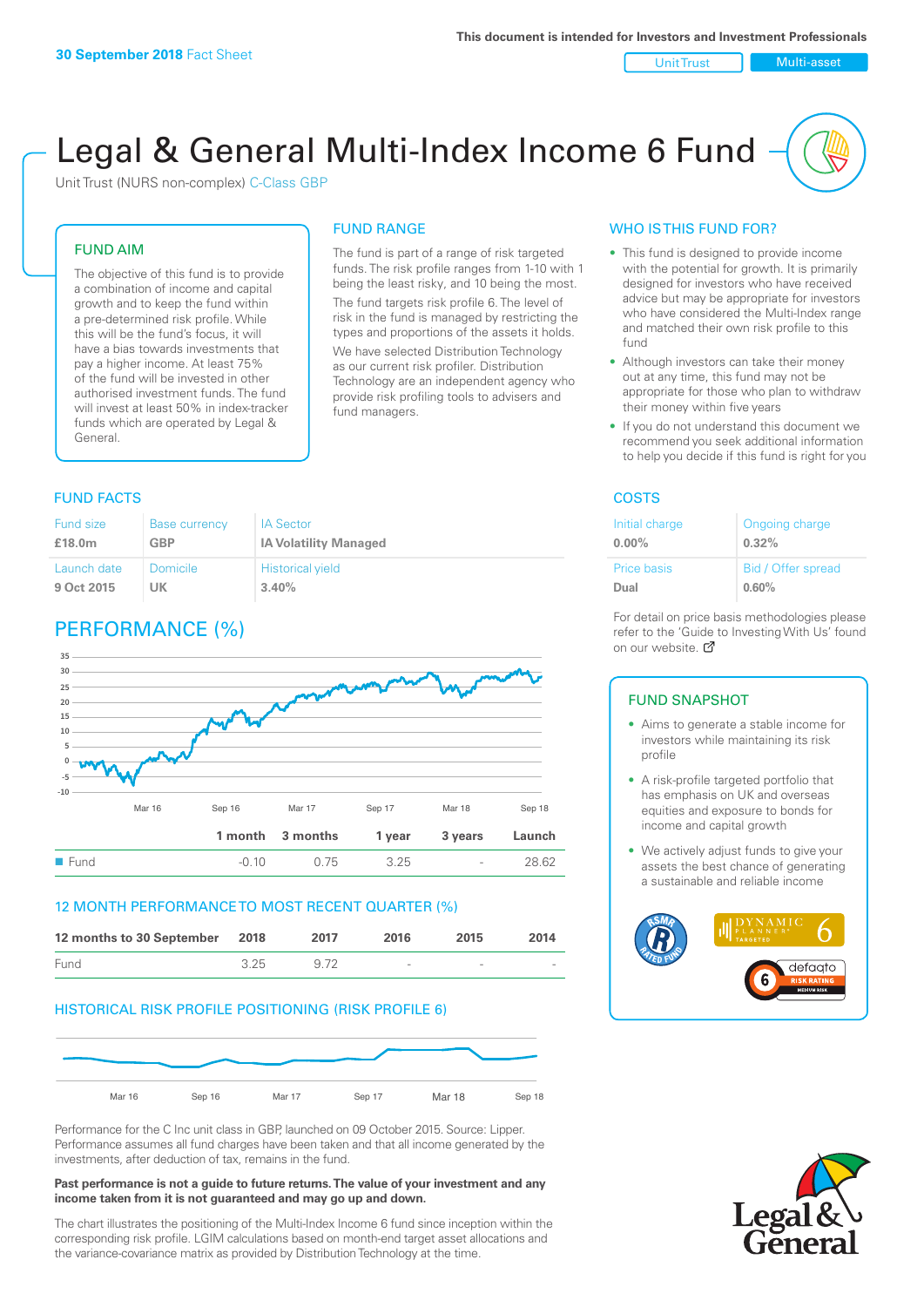# Legal & General Multi-Index Income 6 Fund

Unit Trust (NURS non-complex) C-Class GBP

# PORTFOLIO BREAKDOWN

All data source LGIM unless otherwise stated. Totals may not sum due to rounding.





#### FUND MANAGERS

The fund managers have responsibility for managing the multi-index fund range. They are part of the Multi-Asset Funds (MAF) team in LGIM. This team focuses on designing and managing multi-asset funds that are tailored to match the specific objectives of various client types. The team sits within a wider Asset Allocation team which combines both depth of experience with a broad range of expertise from different fields, including fund management, investment consulting and risk management roles.

# TOP 10 HOLDINGS (%)

| <b>L&amp;G UK Index Trust</b>                                    | 9.4 |
|------------------------------------------------------------------|-----|
| L&G Emerging Markets Government Bond (US\$) Index Fund           | 8.1 |
| L&G Emerging Markets Government Bond (Local Currency) Index Fund | 8.0 |
| <b>L&amp;G US Index Trust</b>                                    | 7.9 |
| iShares UK Dividend UCITS ETF                                    | 7.5 |
| L&G European Index Trust                                         | 6.3 |
| L&G High Income Trust                                            | 6.1 |
| <b>L&amp;G Pacific Index Trust</b>                               | 6.0 |
| L&G Global Emerging Markets Index Fund                           | 5.2 |
| <b>L&amp;G UK Property Fund</b>                                  | 4.5 |